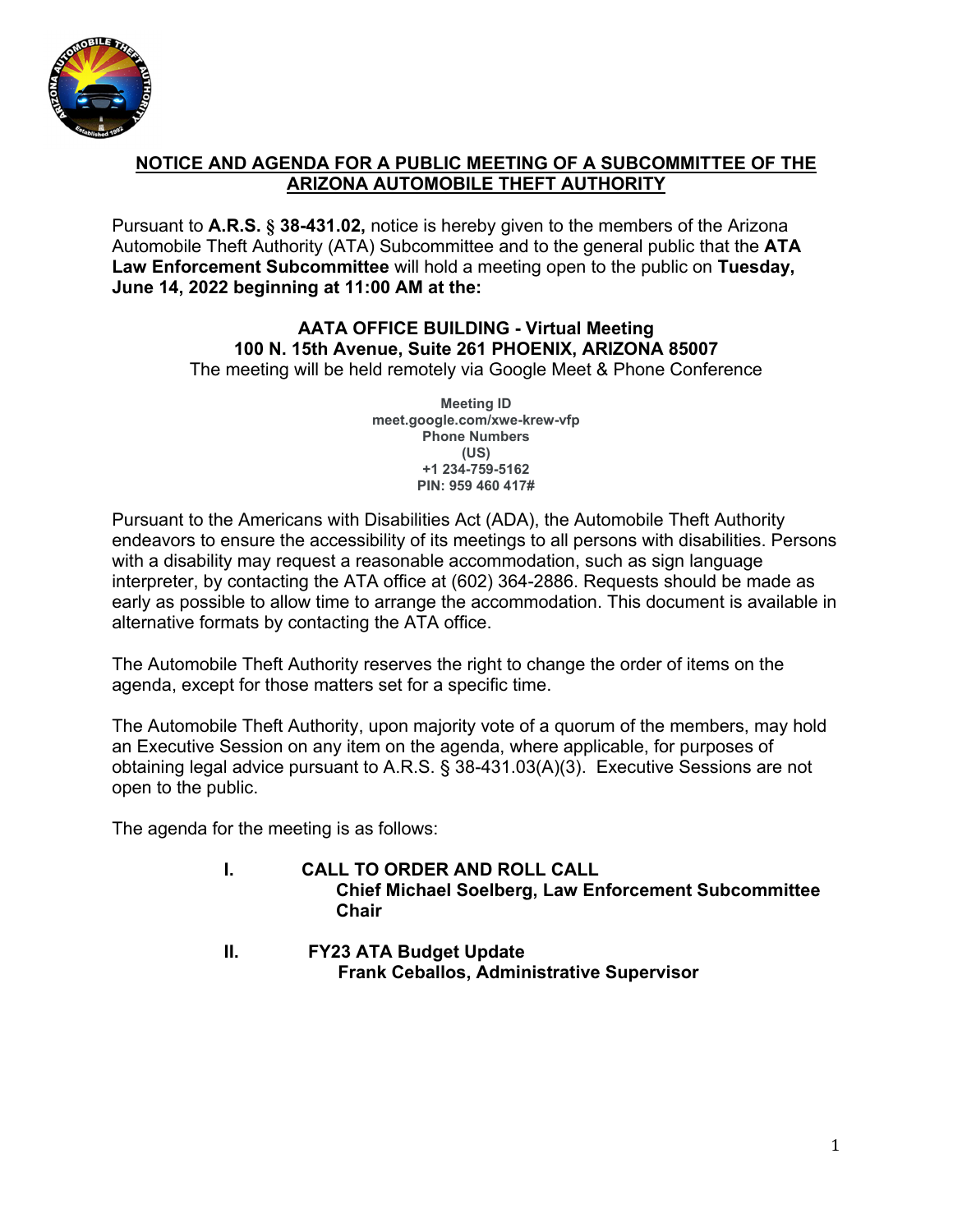

- **III. FY23 AZ. DPS Vehicle Theft Task Force Grant Request Review** 
	- **Chief Michael Soelberg, Subcommittee Chair** 
		- **Review and Discussion of FY23 AZ. Vehicle Task Force Grant (AZ. DPS) Request #1922 \$4,733,318**
		- **Subcommittee Recommendations for the Full Board – June 17, 2022**
- **IV. FY23 Vertical Prosecution Grant Requests Review Chief Michael Soelberg, Subcommittee Chair** 
	- **Review and Discussion of FY23 Vertical Prosecution Grant Requests.** 
		- **La Paz County Attorney's Office Grant #1912 - \$139,393**
		- **Pima County Attorney's Office Grant #1919 \$358,832**
		- **Maricopa County Attorney's Office Grant #1917 - \$291,399**
		- **Mohave County Attorney's Office Grant #1920 - \$151,456**
		- **Pinal County Attorney's Office Grant #1918 \$340,218**
		- **Santa Cruz Co. Attorney's Office #1928 \$80,795**
	- **Subcommittee Recommendations for the Full Board – June 17, 2022**
- **V. CALL TO THE PUBLIC**
	- **Those wishing to address the Authority need not request permission in advance. Presentations will be limited to five (5) minutes. Action taken as a result of public comment will be limited to directing staff to study the matter or rescheduling the matter for further consideration and decision at a later date.**
- **VI. ADJOURNMENT**

**Dated this 3rd day of June 2022. Arizona Automobile Theft Authority By***: Ann Armstrong* **for Chief Michael Soelberg, Law Enforcement Subcommittee Chair** 

This agenda is subject to change up to 24 hours in advance of the meeting. A copy of the agenda and background materials provided to ATA members is available for public inspection at the Arizona Automobile Theft Authority, 100 N. 15th Avenue, Suite 261, Phoenix, AZ 85007. 602 364-2886.